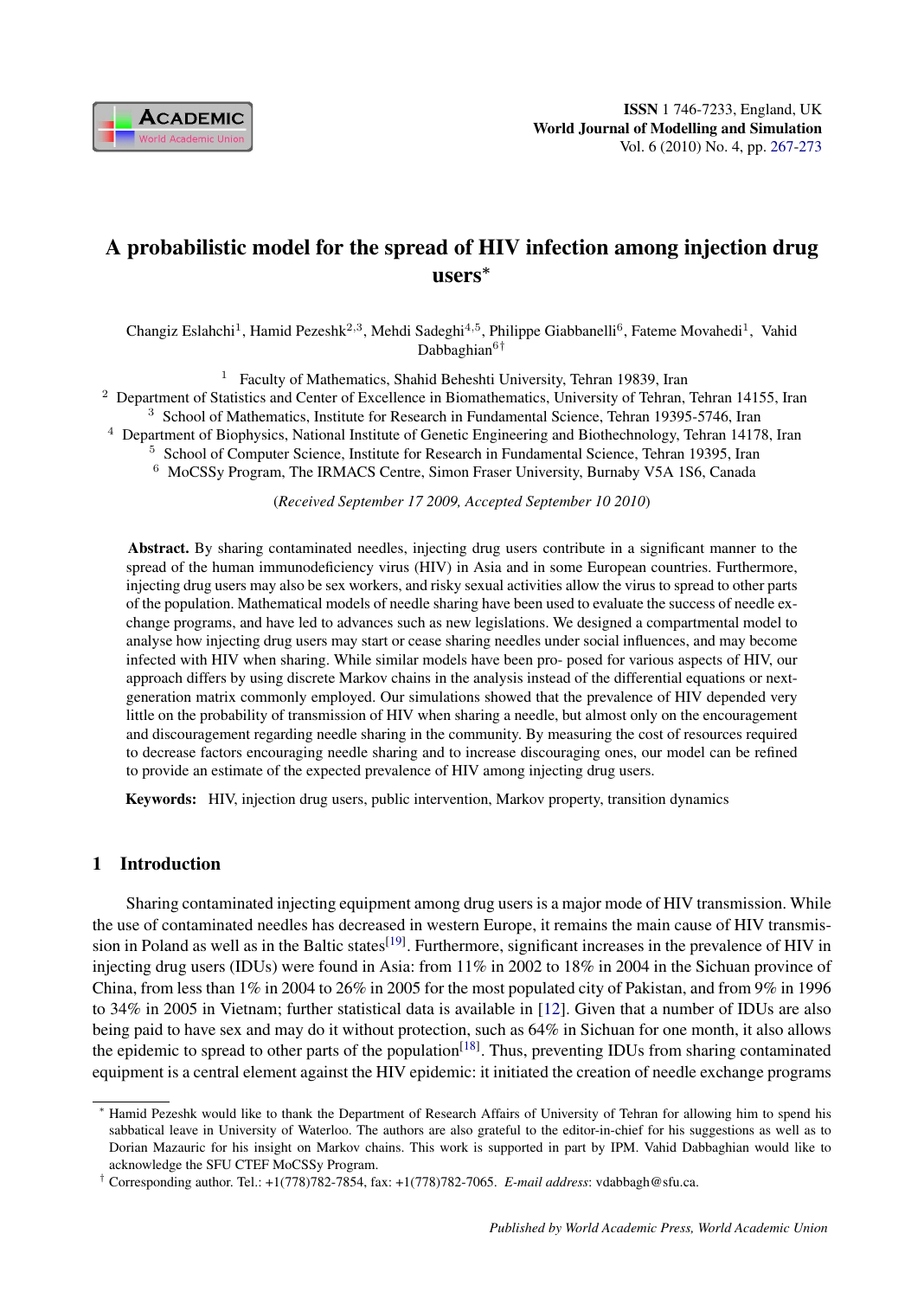for numerous cities in the early 1990s<sup>[1]</sup> which, despite controversies, were shown to be efficient compared to cities that did not promote them<sup>[9]</sup>.

Sharing a needle is a complex process. It involves economic (e.g., the cost of a needle can instead be used to purchase drugs) as well as social factors: sharing a needle can bind a friendship in the subculture of IDUs and refusing to do so may be deemed offending to the group<sup>[13]</sup>. Thus, mathematical models offer an insight into the spread of HIV in this population by abstracting different factors. Models can be broadly classified in two kinds. Firstly, models can be discrete, and usually focus on the individual level: the individual is an explicit entity (e.g., a node in a graph, in cell in a cellular automaton, etc.) and is connected to another individual when a needle is shared<sup>[11, 15]</sup>. Secondly, models can be continuous: the population is then classified into classes and can ow through them with given probabilities<sup>[7]</sup>. Continuous models have been used to promote real-world changes: for example, Kaplan's model suggested that the prevalence of HIV among IDUs could be reduced by a third using needle exchange<sup>[10]</sup>, which led the Connecticut legislature to take actions such as decriminalizing syringe possession. They have also been employed to model other aspects of HIV such as the infection at the cell level, for which numerous references can be found in [5, 14].

In Section 2, we introduce a continuous model in which the dynamics of the population are driven by positive and negative socio-environmental influences. Compared to the previous approaches, we do not aim at evaluating a particular needle-exchange program but rather at analyzing the importance of the parameters underlying the model. For example, our work can be used in the design phase of a policy, to estimate the impact of promoting safer behaviours regarding drug injection. Furthermore, we use the technique of Markov chains, which is an interesting alternative to the mainstream approaches in epidemic modelling, namely studying differential equations or the next-generation matrix<sup>[6]</sup>. Markov chains have been used recently to model tuberculosis<sup>[20]</sup>, however the authors focussed on simulations. In order to provide a broader under standing of the dynamics in our model, we first study it formally, and then we perform simulations in Section 3. In particular, our simulations show that the prevalence of HIV in the population depends mainly on the socioenvironmental influences. In order to provide a clear illustration, we perform both a simulation of the overall dynamic and a breakdown per classes. Finally, we summarize our main findings in Section 4 and discuss applications of our model as well as potential extensions. In particular, the technique of Markov chains illustrated in this article can be extended with a positional (non homogeneous) Markov chain which allows to consider that influences are exerted differently depending on the state of an individual.

### 2 Model and theoretical behaviour

#### 2.1 Compartmental model

Our model has four components, called labelled compartments or epidemiological classes<sup>[8]</sup>, which stand for different categories of the population:

- Susceptible. IDUs who do not share injection equipment and are HIV−.
- Share<sup>−</sup> IDUs who share injection equipment and are HIV−. Individuals in this class can become infected when they share with individuals who are  $HIV^+$ , and in this case they join such individuals in the class Share<sup>+</sup>. The other option is to stop sharing needle, in which case the individual moves back to the Susceptible class.
- Share<sup>+</sup>. IDUs who share injection equipment and are  $HIV^+$ . Since it is not possible for such individuals to revert to HIV−, the only possibility is to stop sharing needles, in which case they move to the HIV class.
- $\bullet$  HIV. Individuals who became HIV<sup>+</sup> by sharing contaminated needles and subsequently ceased sharing. Since individuals may be influenced to share again, they can return to the state Share $+$ .

This model focuses on injection drug users, thus it entails that the only way for such individuals to become  $HIV^+$  is by sharing needles. Exogenous factors such as sexual relationships are clearly at work in the real world, and could be encompassed in this model provided additional classes such as the ones discussed in [3]. Our model is illustrated in Fig. 1, in which classes are represented as boxes and arrows denote transitions between classes. We distinguish two types of transitions: solid arrows represent transitions due to socioenvironmental influences, such as the incentive to start sharing injection equipment, and the dashed arrow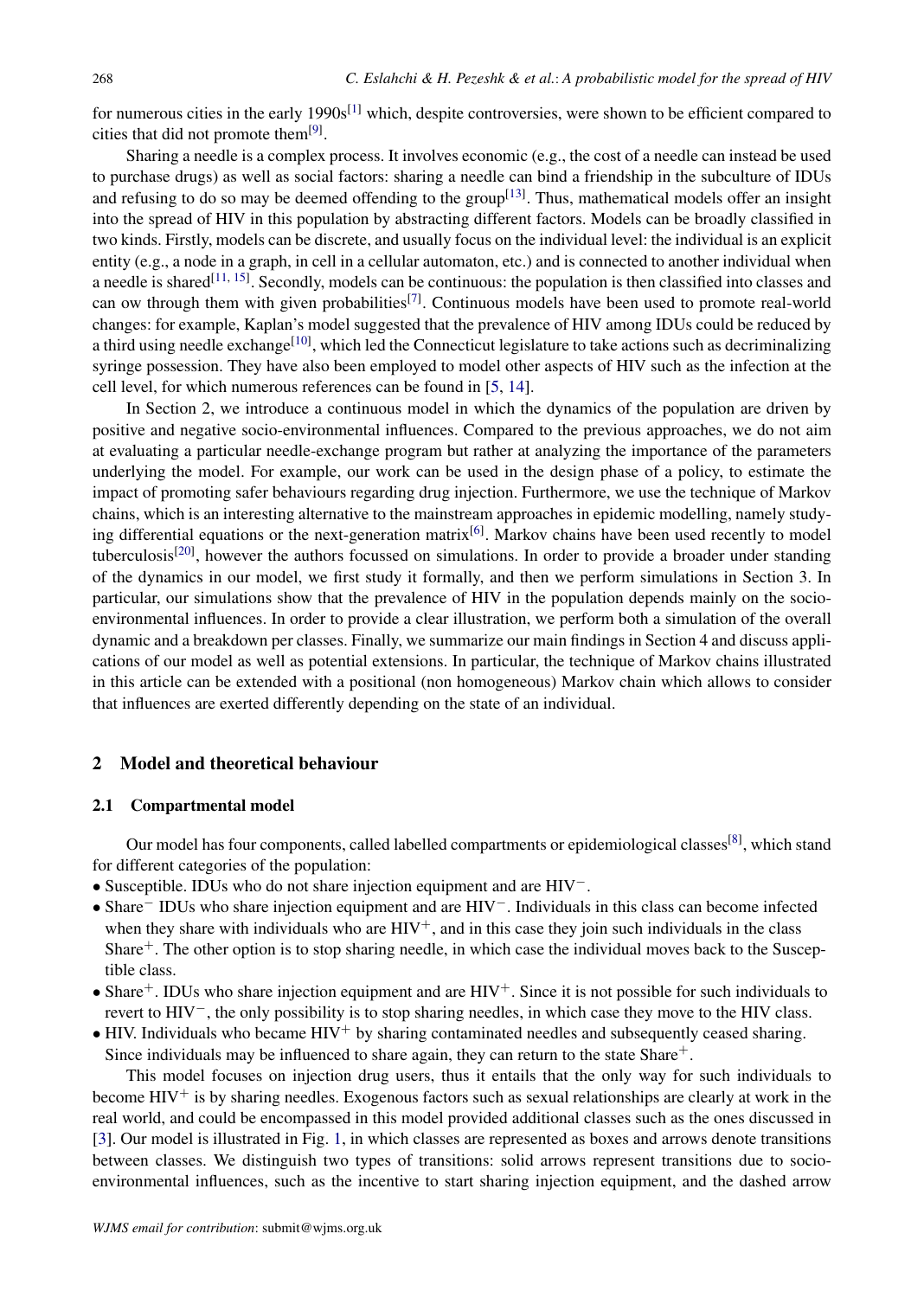represents the probability  $p$  of becoming infected with HIV by sharing injection equipment. The assumption of models based on epidemiological classes is that all transitions that are not explicitly specified are either indirect or impossible. For example, we consider that one cannot directly transit from sharing and being HIV<sup>−</sup> to not sharing and being  $HIV^+$ : such a transition is done in an indirect manner by first becoming  $HIV^+$  while sharing and then ceasing to share. Similarly, one cannot transit directly from being HIV<sup>+</sup> to being HIV<sup>-</sup>: in this case, since no indirect transitions allow it then such a change is considered impossible.



Fig. 1. Our model is based on 4 epidemiological classes specifying whether individuals share needles and are infected by HIV

# 2.2 Transitions using a discrete Markov chain

We abstract the socio-environmental factors exerted on individuals in two types:  $\alpha$ , accounting for how  $\frac{1}{2}$ much individuals are discouraged from sharing needles, and β accounting for how much individuals are encouraged to share needles. The primary goal of our model is to describe the impact of influences  $\alpha$  and  $\beta$ on the prevalence of HIV due to sharing infected needles in the community. In order to do so, we study the theoretical behaviour of our model in this section, using a discrete Markov chain, and we analyze particular the next section.<br>The next section of the next section. values using simulations in the next section.

We represent the transitions between classes using the transition matrix below, which corresponds to the 1 2 3 4 discrete Markov chain underlying our model:

$$
P = \begin{array}{c c c c c c c c c} & & 1 & 2 & 3 & 4 \\ 1 & -\beta & \beta & 0 & 0 \\ 2 & \alpha(1-p) & (1-\alpha)(1-p) & p & 0 \\ 3 & 0 & 0 & 1-\alpha & \alpha \\ 4 & 0 & 0 & \beta & 1-\beta \end{array}
$$

share injection equipment (transition from state 1 to state 2 with probability β), This matrix reads as follows: susceptible individuals are in uenced by  $\beta$  to share injection equipment (transition from state 1 to state 2 with probability  $\beta$ ), and so are HIV<sup>+</sup> individuals who temporarily ceased sharing (transition from state 4 to 3 with probability  $\beta$ ). Individuals sharing needles but not yet infected may  $1$   $\alpha$  individuals) may cease sharing with probability (1  $\beta$ )  $\beta$   $\beta$   $\gamma$  and  $\beta$  and  $\gamma$  p)  $\alpha$  (transitional  $\alpha$  (transitional  $\alpha$ )  $\gamma$ become infected with probability p, and those who did not (i.e., the other  $1-p$  individuals) may cease sharing with probability  $(1 - p) \times \alpha$  (transition from state 2 to state 1).

The state of an individual at time t is denoted by the random variable  $X_t = 1, 2, 3, 4$ . For example, the probability to go from state 2 (Share<sup>-</sup>) to state 3 (Share<sup>-</sup>) is denoted by  $P(2, 3) = P{X_{t+1} = 3 | X_t = 2}$  = reads as the probability that the individual is individual is in state 3 at time the individual is in the individual is in the individual is in the individual is in the individual is in the individual individual in the in p, which reads as the probability that the individual is in state 3 at time  $t + 1$  knowing that he was in state 2 at time t. We assume that the probability of a transition  $P(i, j)$  is independent of the time t: in other words, the system is specified by a time-homogeneous Markov chain (also called stationary Markov chain). Thus, the probability transition function is denoted by:

$$
P(i,j) = P\{X_{t+1} = j | X_t = i\} = P\{X_t = j | X_{t-1} = i\} \text{ for } i, j = 1, 2, 3, 4.
$$

Given two states i and j, j is said to be accessible from i if there is a positive probability to go from  $i$  to j. Using this definition, the following accessibility matrix of the Markov chain expresses states that are accessible by  $a +$ :

$$
P = \begin{array}{c|ccc}\n & 1 & 2 & 3 & 4 \\
1 & + & + & + & + \\
2 & + & + & + & + \\
3 & 0 & 0 & + & + \\
4 & 0 & 0 & + & +\n\end{array}
$$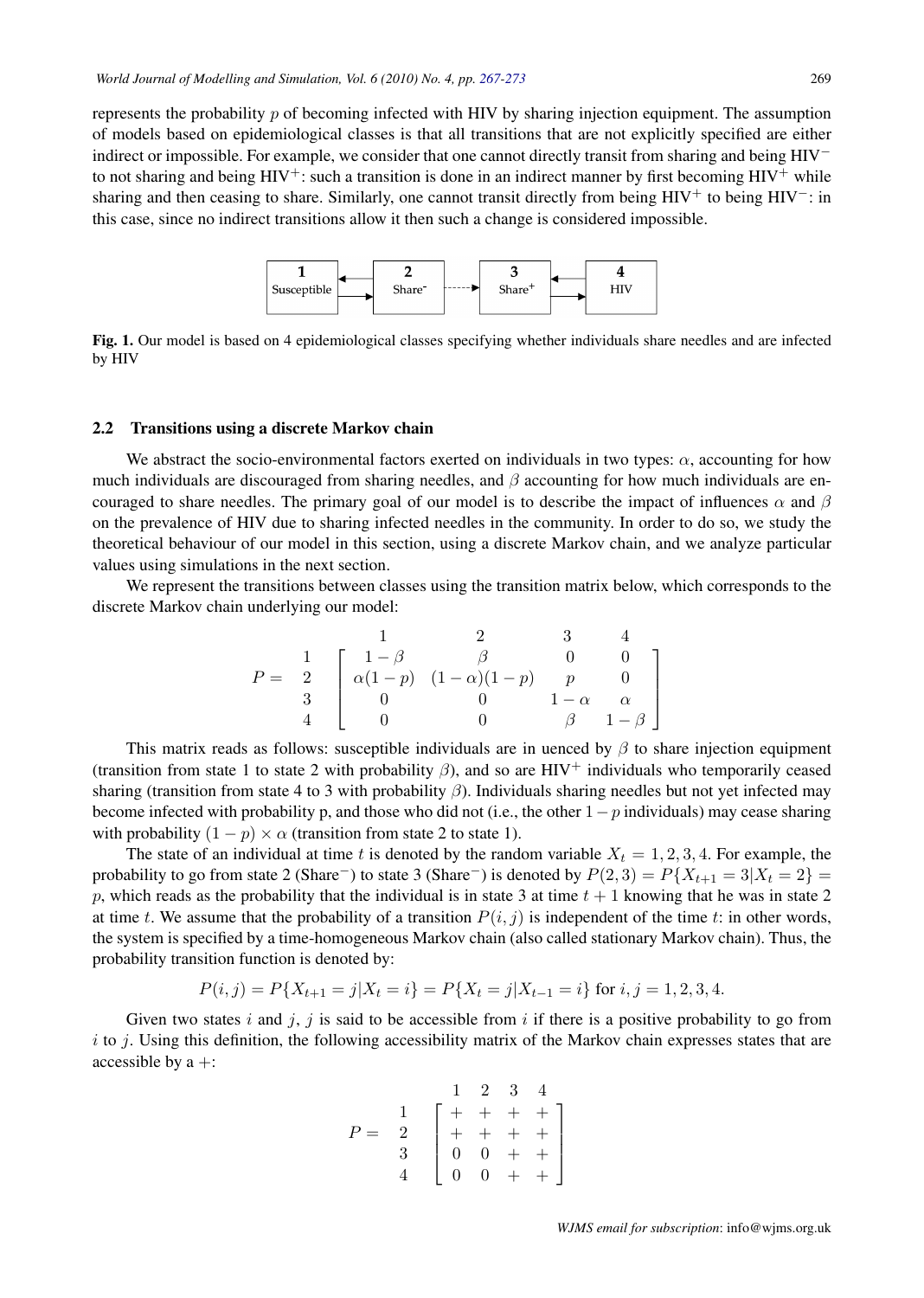A state is said to be transient when there is a positive probability that, starting from this state, one never returns to it. Thus,  $T = \{1, 2\}$  is the set of transient states, since one may become infected by HIV and can never return to a state requiring HIV<sup>−</sup>. A state that is not transient is said to be recurrent, thus  $R = \{3, 4\}$  is the set of recurrent states. By definition ([2], page 90), the probability to start in a transient state and to end in a recurrent state is 1 (i.e., the probability of being in a recurrent state tends to 1 as the time tends to infinity). In other words, all individuals in states 1 or 2 will ultimately move to states 3 or 4. Intuitively, if there is a positive probability that individuals in a fixed population share needles and also a positive probability that individuals become infected with HIV when sharing, then, for a long enough time, all individuals end up infected with HIV.

To specify the behaviour for a given time k, we define  $f^k(\alpha, \beta)$  as the probability that an individual moves from state 2 to 3 after exactly k time units. It follows that if there are n individuals in states  $T = \{1, 2\}$ at time  $t = 0$ , then we expect to have  $f^k(\alpha, \beta) \times n$  individuals moved to states  $R = \{3, 4\}$  at time  $t = k$ . Therefore, we study the value of  $f^k(\alpha, \beta)$  in the next section in order to gain an insight into the likeliness that individuals become infected with HIV due to needle sharing.

#### 3 Simulations

#### 3.1 Probability of becoming seropositive

As shown in the previous section, the behaviour of the system mainly depends on the probability  $f^k(\alpha, \beta)$ that individuals move from non-seropositive to seropositive. In this section, we investigate the influence of the parameters  $\alpha$ ,  $\beta$  and p on  $f^k(\alpha, \beta)$ . Figs. 2 and 3 show the value of  $f^k(\alpha, \beta)$  for  $k = 10$  and  $k = 1000$ respectively, as a function of  $\alpha$ . The curves correspond to values of  $\beta$  from  $\beta = 0$  (lowest initial curve) to  $\beta = 1$  (highest initial curve), by steps of 0.1.

Two features of the expected behaviour are confirmed by the curves. Firstly, if individuals are not encouraged to share needles ( $\beta = 0$ ) then a small value of the factor  $\beta$  encouraging safe behaviours suffices to reduce the proportion of seropositive individuals to almost zero. Secondly, the fraction of seropositive individuals decreases with  $\alpha$ : the more individuals are encouraged toward safe behaviours, and the less they are infected. An interesting observation from the curves is that the probability p of becoming infected with HIV by sharing injection equipment has very little impact on the values for a short forecasting  $k = 10$ , and almost no impact on the long forecasting  $k = 1000$ .

#### 3.2 Quantity of individuals in each class over time

In this section, we investigate the influence of  $\alpha$ ,  $\beta$  and p on the number of individuals in each class after a given time. This detailed breakdown per class provides a concrete example to the dynamics investigated in Section 3.1, which were interested in the probability of going from non-infected classes 1 and 2 to infected classes 3 and 4. In our simulation, we follow the evolution of 10000 susceptible individuals, who thus start in class 1. Our results for different combinations of parameters values are summarized in Tabs. 1 to 3. Each cell contains the distribution of the population using the format  $[x_1, x_2, x_3, x_4]$ , where  $x_i$  is the number of individuals in class i.

These simulations confirmed the very strong impact the socio-environmental influences  $\alpha$  and  $\beta$  compared to the probability of transmission p. For example, let's consider a probability  $p = 0.1$  (see Tab. 1), an influence  $\beta = 0.1$  towards needle sharing, and the distribution of the population after  $k = 10$  time steps. If there is no factor discouraging needle sharing (i.e.,  $\beta = 0$ ) then 6035 individuals end up seropositive and share needles. However, applying a small discouragement with  $\beta = 0.1$  yields a strikingly different result in which only 2535 individuals are infected. As we pointed out, in a closed population having no births or deaths, all individuals eventually become infected. In other words, the epidemic cannot be eradicated, and thus the efficiency of  $\alpha$  is evaluated as to how much the epidemic is slowed down. In this respect,  $\beta$  is particularly efficient: with  $\beta = 0$ , after a hundred time steps all individuals are seropositive and share needles, which indicates a very high risk of infecting newcomers; however, with  $\beta = 0.1$ , after a hundred time steps almost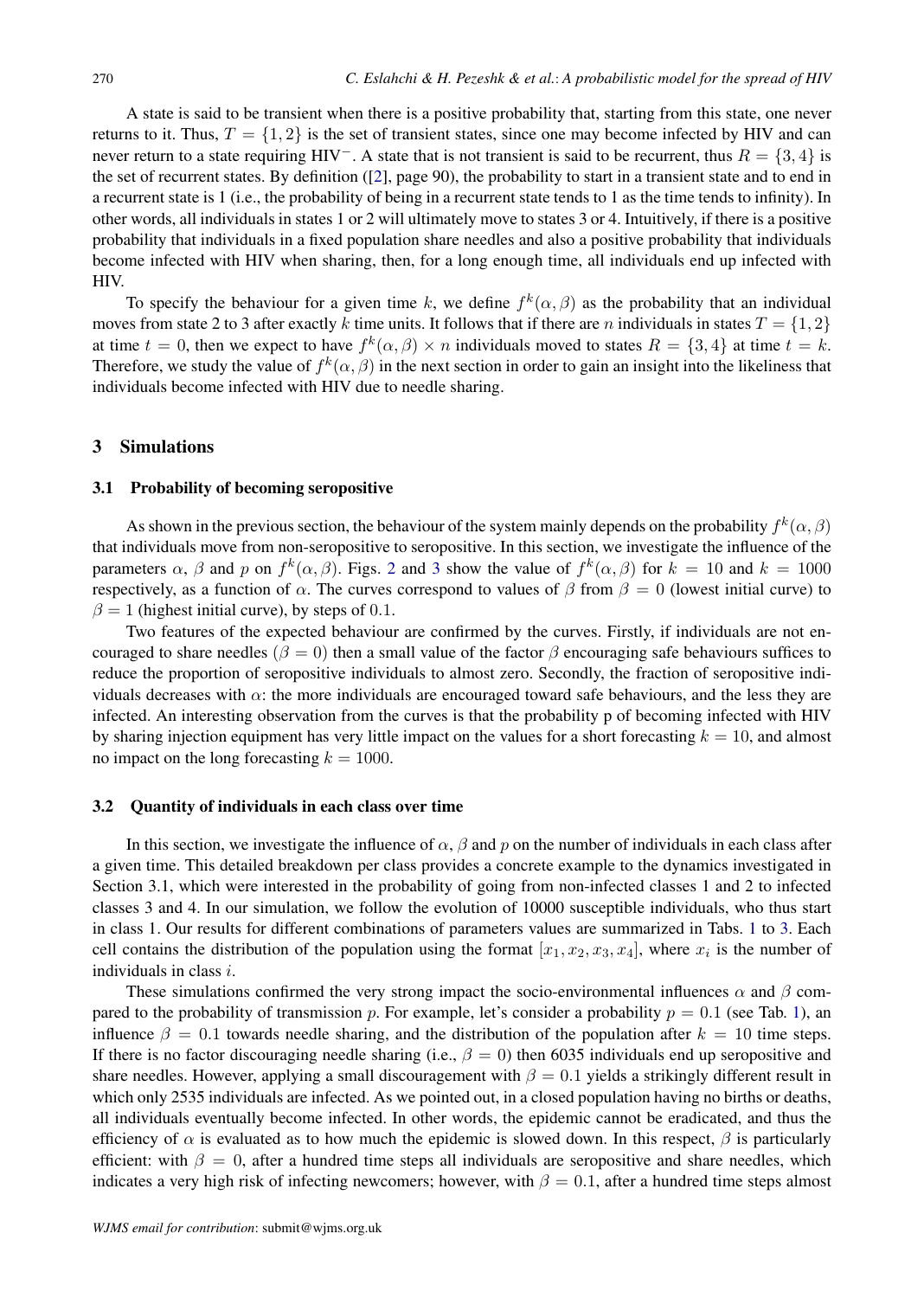

Fig. 2.  $f^k(\alpha, \beta)$  as a function of  $\alpha$  (horizontal axis) and  $\beta$  (curves), for  $k = 10$  and different values of  $p$ 

safer behaviour, which limitates the dangerousness of the epidemics. Furthermore, we notice that, for a large enough time, with  $\beta = 0.1$ , the quantity of infected individuals sharing and not sharing tends toward equilibrium (at  $k = 500$  we have 5287 and 4743 respectively, and at  $k = 1000$  we have 5188 and 4812 respectively)  $\frac{1}{2}$  is a state of the letter extension. due to a slow increase of the latter category. all the population has been infected but only half of it still shares needles while the other half opted for a



Fig. 3.  $f^k(\alpha, \beta)$  as a function of  $\alpha$  (horizontal axis) and  $\beta$  (curves), for  $k = 1000$  and different values of p

 $\frac{1}{g}$  has only a minor impact. For example, for  $g = \beta = 0.1$ , the final guant  $p = 0.1$  to  $p = 0.5$  has only a minor impact. For example, for  $\alpha = \beta = 0.1$ , the final quantities differ by Tabs. 1 and 2 show that increasing the probability  $p$  of becoming infected when sharing needles from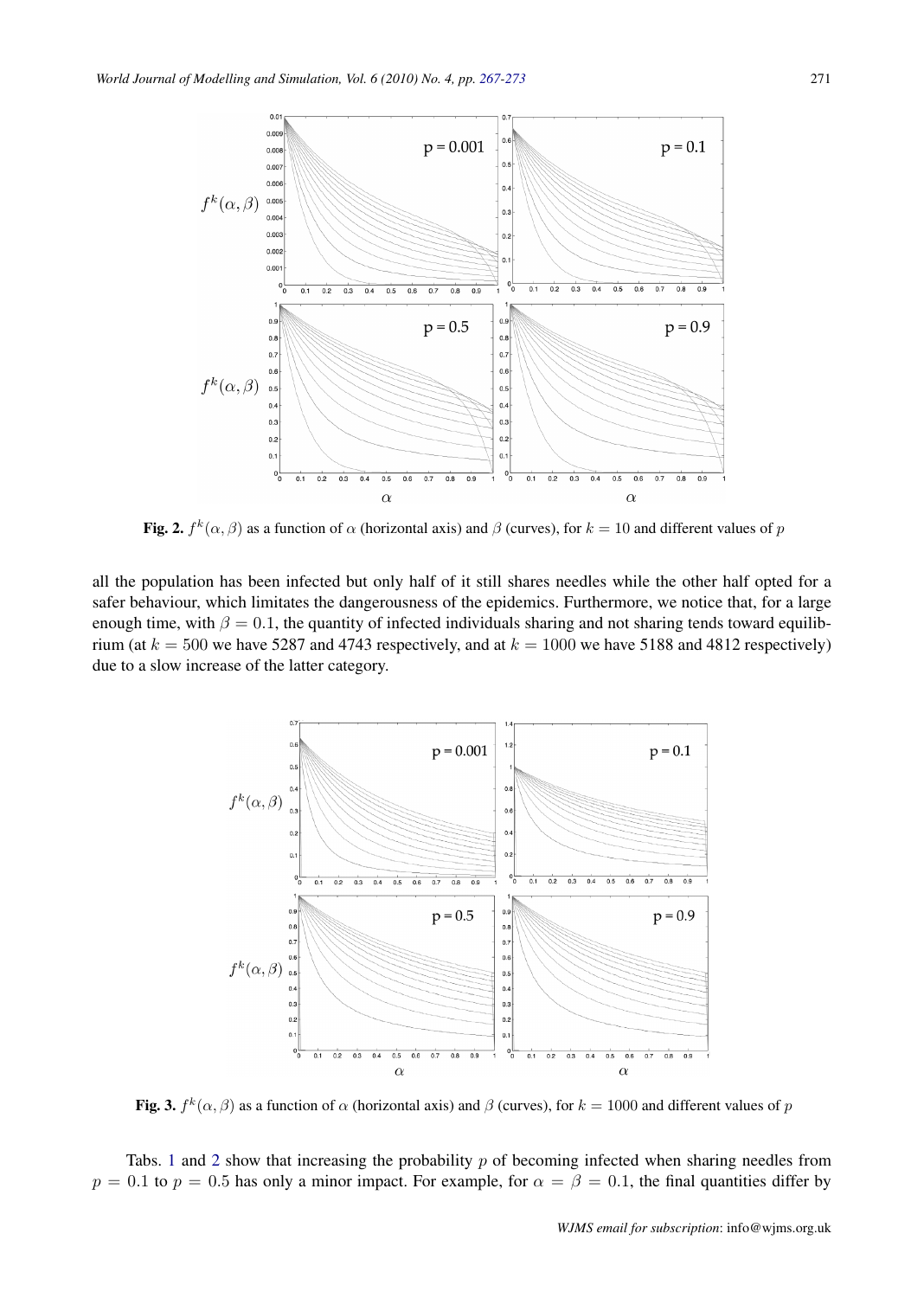around 2%. Similarly, for  $\alpha = 0.1$  and  $\beta = 0.7$ , the quantity of infected individuals changing needles changes from 9610 to 9608, whereas other infected individuals change from 390 to 392. These final quantities also lie in the same range for  $p = 0.9$ , as summarized in Tab. 3.

| $\alpha$                                                                           | $\beta$        | $k=10$                        | $k = 100$              | $k = 500$          | $k = 1000$         |
|------------------------------------------------------------------------------------|----------------|-------------------------------|------------------------|--------------------|--------------------|
| $\boldsymbol{0}$                                                                   | 0.1            | [3505, 460, 6035, 0]          | [1, 0, 9999, 0]        | [0, 0, 10000, 0]   | [0, 0, 10000, 0]   |
| $\boldsymbol{0}$                                                                   | 0.5            | [6, 54, 9940, 0]              | [0, 0, 10000, 0]       | [0, 0, 10000, 0]   | [0, 0, 10000, 0]   |
| $\boldsymbol{0}$                                                                   | 0.7            | [0, 15, 9985, 0]              | [0, 0, 10000, 0]       | [0, 0, 10000, 0]   | [0, 0, 10000, 0]   |
| 0.1                                                                                | $0.1\,$        | [5056, 2609, 1704, 831]       | [187, 100, 5068, 4645] | [0, 0, 5287, 4743] | [0, 0, 5188, 4812] |
| 0.1                                                                                | 0.7            | [551, 3513, 5718, 218]        | [0, 3, 9578, 419]      | [0, 0, 9580, 420]  | [0, 0, 9610, 390]  |
| 0.5                                                                                | $0.5\,$        | [6402, 2329, 2040, 1029]      | [235, 90, 6473, 3202]  | [0, 0, 6707, 3293] | [0, 0, 6594, 3406] |
| <b>Table 2.</b> Quantity of individuals per class after k time steps for $p = 0.5$ |                |                               |                        |                    |                    |
| $\alpha$                                                                           | $\beta$        | $k=10$                        | $k = 100$              | $k=500$            | $k = 1000$         |
| $\boldsymbol{0}$                                                                   | 0.1            | [3505, 460, 6035, 0]          | [1, 0, 9999, 0]        | [0, 0, 10000, 0]   | [0, 0, 10000, 0]   |
| $\boldsymbol{0}$                                                                   | $0.5\,$        | [6, 54, 9940, 0]              | [0, 0, 10000, 0]       | [0, 0, 10000, 0]   | [0, 0, 10000, 0]   |
| $\boldsymbol{0}$                                                                   | 0.7            | [0, 15, 9985, 0]              | [0, 0, 10000, 0]       | [0, 0, 10000, 0]   | [0, 0, 10000, 0]   |
| 0.1                                                                                | 0.1            | [3874, 421, 3911, 1794]       | [4171, 0, 5308, 4691]  | [0, 0, 5220, 4780] | [0, 0, 5302, 4698] |
| 0.1                                                                                | 0.7            | [10, 25, 9599, 366]           | [0, 0, 9588, 412]      | [0, 0, 9560, 440]  | [0, 0, 9608, 392]  |
| $0.5\,$                                                                            | 0.5            | [454, 217, 6279, 3050]        | [0, 0, 6653, 3347]     | [0, 0, 6613, 3387] | [0, 0, 6752, 3248] |
| <b>Table 3.</b> Quantity of individuals per class after k time steps for $p = 0.9$ |                |                               |                        |                    |                    |
|                                                                                    | $\alpha$       | $\beta$<br>$k=10$             | $k = 100$              | $k = 500$          | $k = 1000$         |
|                                                                                    | $\theta$       | [3455, 42, 6503, 0]<br>0.1    | [1, 0, 9999, 0]        | [0, 0, 10000, 0]   | [0, 0, 10000, 0]   |
|                                                                                    | $\theta$       | [6, 0, 9994, 0]<br>0.5        | [0, 0, 10000, 0]       | [0, 0, 10000, 0]   | [0, 0, 10000, 0]   |
|                                                                                    | $\overline{0}$ | [0, 0, 10000, 0]<br>0.7       | [0, 0, 10000, 0]       | [0, 0, 10000, 0]   | [0, 0, 10000, 0]   |
|                                                                                    | 0.1            | [0, 0, 9609, 391]<br>0.7      | [0, 0, 9596, 411]      | [0, 0, 9589, 411]  | [0, 0, 9623, 377]  |
|                                                                                    | 0.1            | [3514, 40, 4377, 2069]<br>0.1 | [0, 0, 5259, 4741]     | [0, 0, 5303, 4697] | [0, 0, 5326, 4674] |
|                                                                                    | 0.5            | [19, 3, 6628, 3350]<br>0.5    | [0, 0, 6670, 3330]     | [0, 0, 6654, 3346] | [0, 0, 6524, 3476] |

**Table 1.** Quantity of individuals per class after k time steps for  $p = 0.01$ 

### 4 Summarizing remarks

We showed how to apply discrete Markov chains to analyze the dynamics of a population of injecting drug users specified by a compartmental model. We considered that the community could be discouraged or encouraged regarding needle sharing, by factors  $\alpha$  and  $\beta$  respectively. From the simulations, we observed that the fraction of individuals becoming seropositive depends almost only on  $\alpha$  and  $\beta$ , and not on the probability  $p$  of transmission when sharing needles. In other words, if we know the percentage of individuals who start sharing needles and the percentage who ceases sharing, then the simulations provide an estimate of the percentage of the population living with HIV. Thus, beside the alternative approach that we offer to compartment modelling, our model is also a first step toward helping policy makers at estimating the impact of measures in communities encouraged toward needle sharing for social or economic reasons. Applying the model on data recorded in different communities would be an important step forward. Indeed, it could quantify the accuracy of our predictions and offer a better understanding of the different phenomena at place that compose  $\alpha$  and  $\beta$ . Then, the model could be refined to better represent specific communities. However, this is a challenging task: there is a myriad of social reasons that may encourage an individual to start sharing needles<sup>[16, 17]</sup>, and choosing an appropriate scale to quantify some of these reasons is not straightforward. Furthermore, discouraging